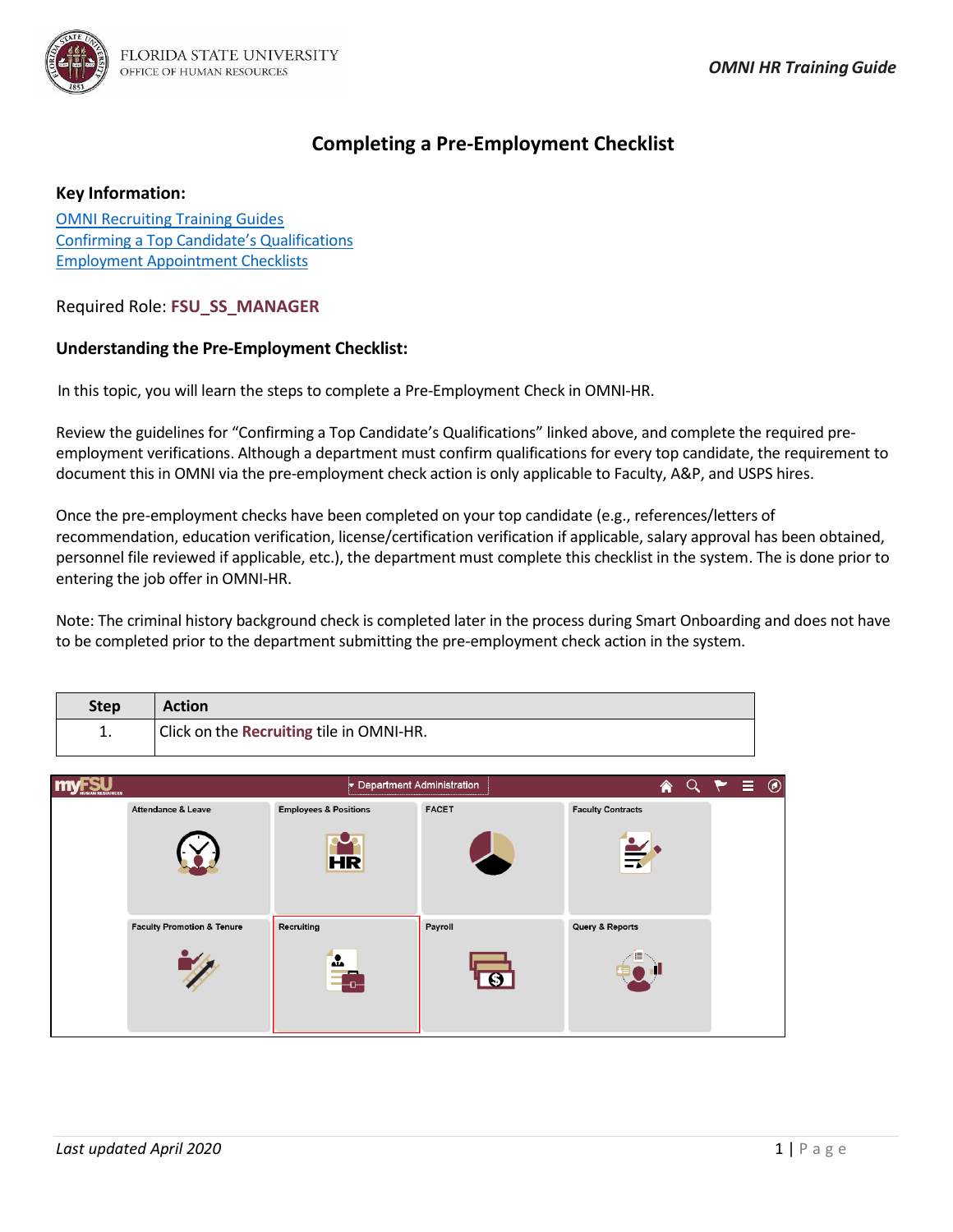| <b>Step</b> | <b>Action</b>                      |
|-------------|------------------------------------|
| z.          | Click the Search Job Openings tab. |

| < Manager Self Service          |                                      |                          | Recruiting     |  |  |  |  |
|---------------------------------|--------------------------------------|--------------------------|----------------|--|--|--|--|
| Create Job Opening              | <b>Search Job Openings</b>           |                          |                |  |  |  |  |
| <b>Interview Calendar</b><br>а  | Recruiting Home   Create Job Opening |                          |                |  |  |  |  |
| Pending Approvals               | ▼ Search Criteria 2                  |                          |                |  |  |  |  |
| Ħ<br><b>Search Job Openings</b> | <b>Job Posting Title</b>             |                          |                |  |  |  |  |
| <b>View References</b>          | Job Opening ID                       |                          | Q              |  |  |  |  |
|                                 | <b>Status</b>                        | $\checkmark$<br>Open     |                |  |  |  |  |
|                                 | <b>Most Recent Activity</b>          | $\checkmark$             |                |  |  |  |  |
|                                 | Job Opening Type                     | $\overline{\phantom{0}}$ |                |  |  |  |  |
|                                 | Hot Job                              | $\overline{\mathbf{y}}$  |                |  |  |  |  |
|                                 | <b>My Association</b>                | $\overline{\phantom{0}}$ |                |  |  |  |  |
|                                 | Π<br><b>Hiring Manager</b>           |                          | Q              |  |  |  |  |
|                                 | Recruiter                            |                          | $\mathsf Q$    |  |  |  |  |
|                                 | <b>Created By</b>                    |                          | $\mathsf{Q}_i$ |  |  |  |  |
|                                 | <b>Business Unit</b>                 |                          | $\alpha$       |  |  |  |  |
|                                 | Department                           |                          |                |  |  |  |  |
|                                 | <b>Position Number</b>               |                          | $\alpha$       |  |  |  |  |
|                                 | <b>Recruitment Contact</b>           | $\breve{}$               |                |  |  |  |  |
|                                 | Search<br>Clear                      |                          |                |  |  |  |  |

| <b>Step</b> | <b>Action</b>                                              |
|-------------|------------------------------------------------------------|
| 3.          | Enter the desired Job Opening ID. Click the Search button. |

| < Search Job Opening           |                                                                 | <b>Recruit</b>       |
|--------------------------------|-----------------------------------------------------------------|----------------------|
| <b>Recruiting</b>              | $\widehat{\phantom{a}}$<br><b>Search Job Openings</b>           |                      |
| <b>Pending Approvals</b>       | Recruiting Home   电 Create Job Opening   hp Search Job Postings |                      |
| <b>Search Job Openings</b>     | Search Criteria 2<br>▼                                          |                      |
| <b>Search Applications</b>     | <b>Job Posting Title</b>                                        |                      |
| <b>Create Job Opening</b>      | <b>Job Opening ID</b>                                           | 47010 <sup>Q</sup>   |
| <b>Add Express Appointment</b> | <b>Status</b>                                                   | Open<br>$\checkmark$ |
| <b>Search Applicants</b>       | <b>Most Recent Activity</b>                                     | $\checkmark$         |
| <b>View References</b>         | <b>Job Opening Type</b>                                         | $\checkmark$         |
| Modify a Person                | <b>Hot Job</b>                                                  | $\checkmark$         |
|                                | <b>My Association</b><br>П                                      | $\checkmark$         |
| <b>Query Viewer</b>            | <b>Hiring Manager</b><br><b>Recruiter</b>                       | Q<br>Q               |
| Screening                      | $\checkmark$<br><b>Created By</b>                               | Q                    |
|                                | <b>Business Unit</b>                                            | Q                    |
|                                | <b>Department</b>                                               |                      |
|                                | <b>Position Number</b>                                          | $\alpha$             |
|                                | <b>Recruitment Contact</b>                                      | $\checkmark$         |
|                                | Search<br>Clear                                                 |                      |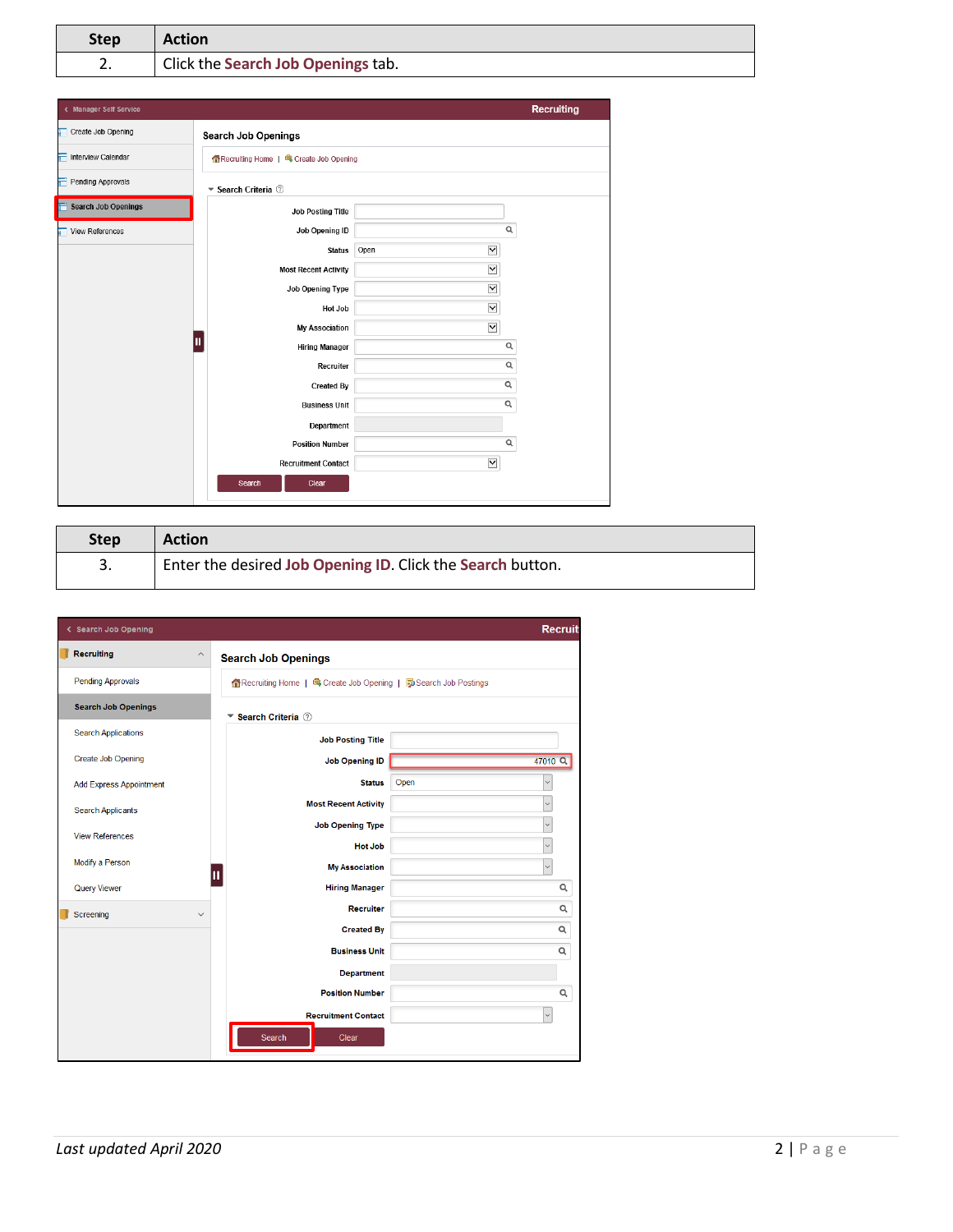| <b>Step</b> | <b>Action</b>                          |
|-------------|----------------------------------------|
| 4.          | Click on the title of the job opening. |

| < Search Job Opening           |                                               | <b>Recruitment</b>                                               |               |                             |                            |  |  |  |  |
|--------------------------------|-----------------------------------------------|------------------------------------------------------------------|---------------|-----------------------------|----------------------------|--|--|--|--|
| Recruiting<br>$\wedge$         | <b>Search Job Openings</b>                    |                                                                  |               |                             |                            |  |  |  |  |
| <b>Pending Approvals</b>       |                                               | A Recruiting Home   ■ Create Job Opening   ■ Search Job Postings |               |                             |                            |  |  |  |  |
| <b>Search Job Openings</b>     | ▶ Search Criteria ②                           |                                                                  |               |                             |                            |  |  |  |  |
| <b>Search Applications</b>     | 1 Results Found                               |                                                                  |               |                             |                            |  |  |  |  |
| <b>Create Job Opening</b>      | <b>Search Results</b> 2                       |                                                                  |               |                             |                            |  |  |  |  |
| <b>Add Express Appointment</b> | 霉<br>$\alpha$                                 |                                                                  |               |                             |                            |  |  |  |  |
| <b>Search Applicants</b>       | <b>Job Opening</b>                            | Job ID                                                           | <b>Status</b> | <b>Type</b>                 | <b>Recruiting Location</b> |  |  |  |  |
| <b>View References</b>         | Alumni Association Special Events Coordinator | 47010                                                            | Open          | <b>Standard Requisition</b> | Tallahassee, FL            |  |  |  |  |
| Modify a Person                |                                               |                                                                  |               |                             |                            |  |  |  |  |
| <b>Query Viewer</b>            | ▼ Group Actions                               |                                                                  |               |                             |                            |  |  |  |  |

| <b>Step</b> | <b>Action</b>                                                                         |
|-------------|---------------------------------------------------------------------------------------|
| 5.          | Across from the top candidate's name in the applicant pool, click the Other Actions > |
|             | Applicant Actions > Pre-Employment Check from the drop-down lists.                    |

| Select | <b>Applicant Name</b> | Applicant ID | Vet Pref <sup>A</sup> | <b>Application Date</b> | Type =                             | Disposition* | Application | Resume | Route | Print |                      |
|--------|-----------------------|--------------|-----------------------|-------------------------|------------------------------------|--------------|-------------|--------|-------|-------|----------------------|
| ∽      | Test Name             | 479621       | N                     | 01/29/2020 9:19PM       | External -<br>Previous<br>Employee | 050-Route    |             | B      |       |       | <b>Uther Actions</b> |

| <b>Application</b> | <b>Resume</b> | <b>Route</b> | Print |                                                       |
|--------------------|---------------|--------------|-------|-------------------------------------------------------|
|                    | 目             | දීරී         | Ø     | ▼ Other Actions                                       |
| L                  |               | දීරී         | Ø     | Mhar Actions                                          |
|                    |               |              |       | <b>Recruiting Actions</b><br><b>Applicant Actions</b> |

|                    | A                                                                          | <b>▼</b> Other Actione<br><b>Recruiting Actions</b> | $\rightarrow$ |
|--------------------|----------------------------------------------------------------------------|-----------------------------------------------------|---------------|
| Add Applicant Note | Add Applicant to List<br>Change Applicant Status<br>Link Applicant to Job  | <b>Applicant Actions</b>                            |               |
|                    | Manage Applicant Checklists<br>Pre-Employment Check<br>Send Correspondence |                                                     | Top of Page   |